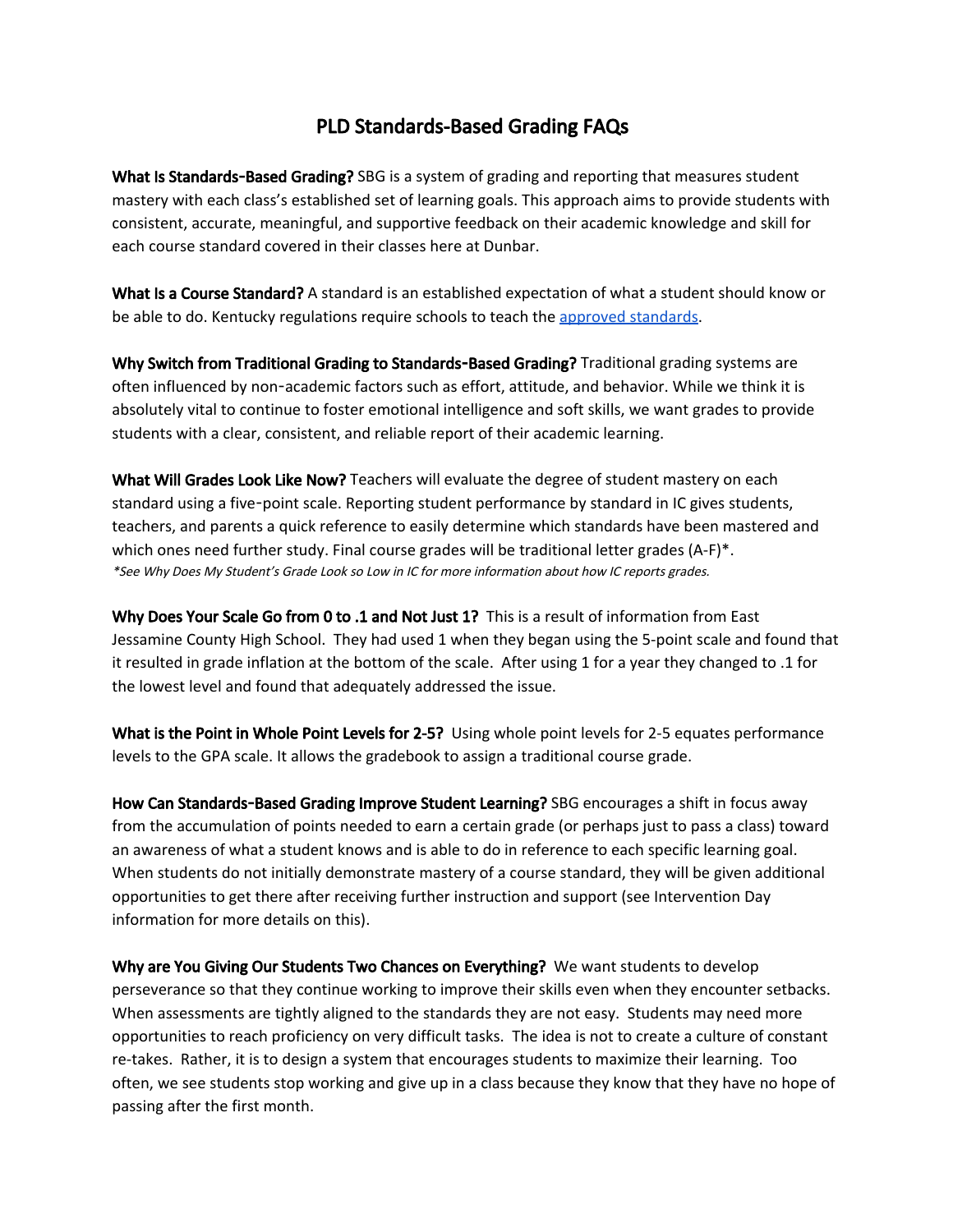How Do You Expect Students to Do Homework That Has No Point Value? Homework should have intrinsic value for the student and the course. Students will not do it if there is no value in it whether there are points awarded or not. The employability standards give teachers a way to hold students accountable for meeting deadlines and being productive. Additionally, many content areas have standards that support preparation and practice, so there are still ways for teachers to assess those areas in the summative category.

What are Employability Standards? How is That Part of SBG? Employability standards include the general competencies that are expected of people in the workplace. They are assessed on the Kentucky Occupational Skills Standard Assessment (KOSSA) and relate to Kentucky's goal for all students to be college and career ready (CCR) by the end of high school. The employability standards that are recommended for use in academic classes are:

| ED4 | Demonstrate ability to stay on task and produce high quality deliverables on time                                                                                      |
|-----|------------------------------------------------------------------------------------------------------------------------------------------------------------------------|
| EF3 | Demonstrate effective team skills and evaluate their importance in the workplace (e.g.,<br>setting goals, listening, following directions, questioning, dividing work) |

Who Decides What "Level of Rigor" is for Level 4 on the Rubric? The level of rigor is identified in the standard. Standards include both content (what is to be learned) and rigor (the level to which it is to be learned).

For example: Science: Life Sciences, Heredity: Inheritance and Variation of Traits: HS-LS3-3 Apply concepts of statistics and probability to explain the variation and distribution of expressed traits in a population.

The rigor is established by the verbs apply and explain. The progression of levels of rigor from knowledge to synthesis is established in Bloom's taxonomy.

What is "Most of the Learning Targets" on Level 3 of the Rubric? Standards can be broken into simpler learning targets. For example, the above science standard could be broken into identifying appropriate mathematical concepts to use in a situation, using the mathematical concepts correctly to analyze the available data, interpreting the data based on the mathematical analysis, and explaining the results using sufficient detail. There are 4 targets, so students would need to be successful on at least 3 of them at that level.

## How will "Teachers will Routinely Include Individual, Small Group, and Whole-Class Interventions and Extensions During Class Time Based on Student Learning Results" be Implemented in Each and Every

Class? Teachers will set aside class time routinely (approximately every 2 weeks) to provide interventions and extensions based on student learning results on formative and summative assessments. Some teachers also include smaller scaled interventions in their regular instruction on a more frequent basis. The purpose of intervention is not just to support the lower performing students. It is to provide support at, above, and below the standards to help all students reach their potential.